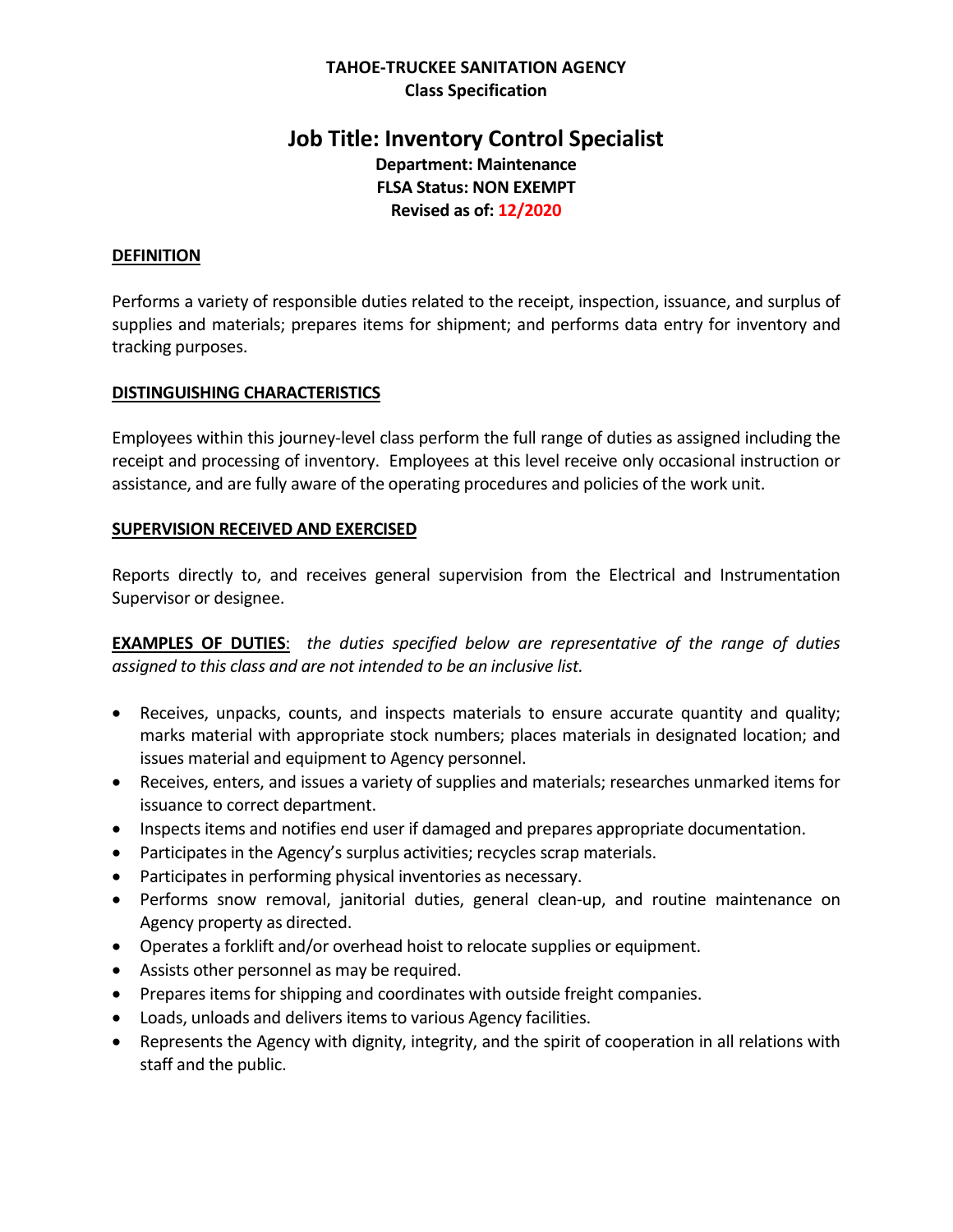## **CLASS TITLE: Inventory Control Specialist**

- Builds and maintains positive working relationships with co-workers, other Agency employees and the public using principles of good customer service.
- Performs related duties as assigned.

# **QUALIFICATIONS**

## **Knowledge of:**

- Principles and practices of modern warehouse activities including the receipt, inspection, documentation and issuance of supplies and materials.
- Equipment, tools and materials used in the operation of a warehouse.
- Techniques used in locating parts and materials.
- Basic accounting and record-keeping practices.
- Warehouse and inventory databases and software.
- Supplies and materials commonly used by Agency departments.
- Modern office practices, methods, and computer equipment including relevant software programs.
- Operation of office equipment including personal computers, fax machines, copiers, printers, telephones, voicemail and e-mail systems, etc.
- Oral and written communication skills; business English including vocabulary, spelling, and correct grammatical usage and punctuation.
- Safe work practices.
- Principles and practices of customer service.

## **Ability to:**

- Perform warehouse activities including the receipt, inspection, and issuance of supplies and materials.
- Maintain accurate inventory, shipping, receiving and distribution records.
- Ensure all items in the warehouse are appropriately received and stored.
- Identify and interpret technical specifications related to specific parts and materials.
- On a continuous basis, know and understand warehouse and inventory functions and observe safety rules; intermittently review documents related to department operations; observe, identify and problem solve procedural issues.
- Safely operate equipment including forklifts and pallet jacks.
- Understand and carry out oral and written instructions, and prioritize workload to meet deadlines.
- Read, write and comprehend the English language at a level necessary for effective job performance, exercising correct English usage, vocabulary, spelling, grammar and punctuation.
- Communicate effectively, tactfully and positively in both oral and written form.
- Operate and use modern office equipment and technology, including computers and applicable software.
- Maintain regular attendance and adhere to prescribed work schedule to conduct job responsibilities.